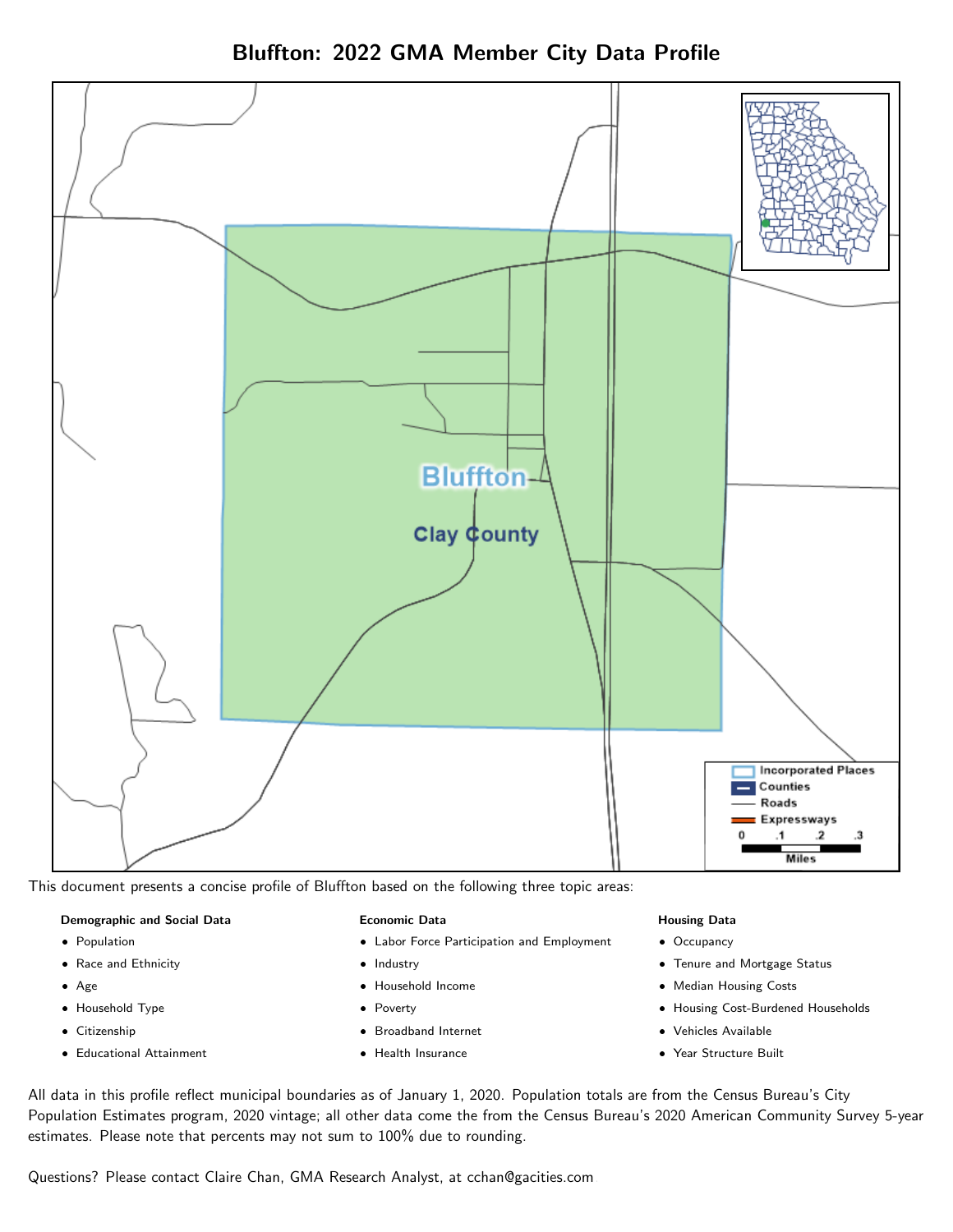## Bluffton: Demographic and Social





0% 5% 10% 15% 20% 25% 30% 30% 25% 20% 15% 10% 5%

**Citizenship** 

Native Born 100%

#### Race and Ethnicity



Source: U.S. Census Bureau, City Population Estimates, 2020 vintage Source: American Community Survey, 2020 5-year estimates, table B03002

### Household Type



Source: American Community Survey, 2020 5-year estimates, table B01001 Source: American Community Survey, 2020 5-year estimates, table B11001

#### Educational Attainment



Source: American Community Survey, 2020 5-year estimates, table B05002 Source: American Community Survey, 2020 5-year estimates, table B15002

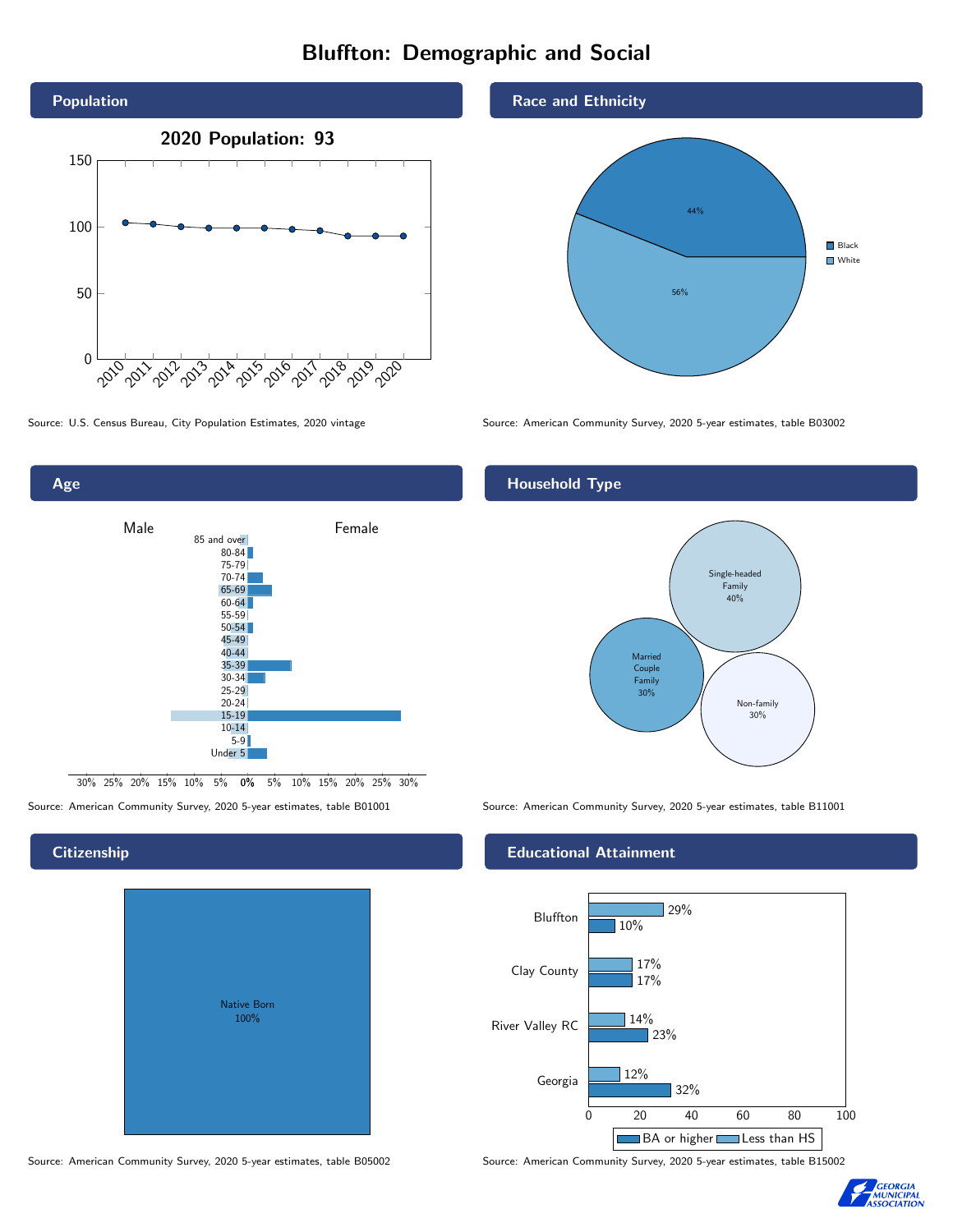# Bluffton: Economic



Source: American Community Survey, 2020 5-year estimates, table B23001 Note: Unemployment rate is based upon the civilian labor force.



0 50,000 100,000 150,000 200,000 250,000

Mean Median

\$85,691

\$66,210

\$45,843

\$61,224

#### Industry

| Agriculture, forestry, fishing and hunting, and mining      | 20%   |
|-------------------------------------------------------------|-------|
| Construction                                                | $0\%$ |
| Manufacturing                                               | 8%    |
| <b>Wholesale Trade</b>                                      | 9%    |
| Retail Trade                                                | 3%    |
| Transportation and warehousing, and utilities               | 16%   |
| Information                                                 | $0\%$ |
| Finance and insurance, real estate, rental, leasing         | 5%    |
| Professional, scientific, mgt, administrative, waste mgt    | $0\%$ |
| Educational services, and health care and social assistance | 20%   |
| Arts, entertainment, recreation, accommodation, food        | 3%    |
| service                                                     |       |
| Other services, except public administration                | 9%    |
| Public administration                                       | 9%    |

Source: American Community Survey, 2020 5-year estimates, table C24030



Source: American Community Survey, 2020 5-year estimates, tables B19013 and B19025 Source: American Community Survey, 2020 5-year estimates, table B17010

Georgia

River Valley RC



### **Health Insurance**



Source: American Community Survey, 2020 5-year estimates, table B28002 Source: American Community Survey, 2020 5-year estimates, table B18135